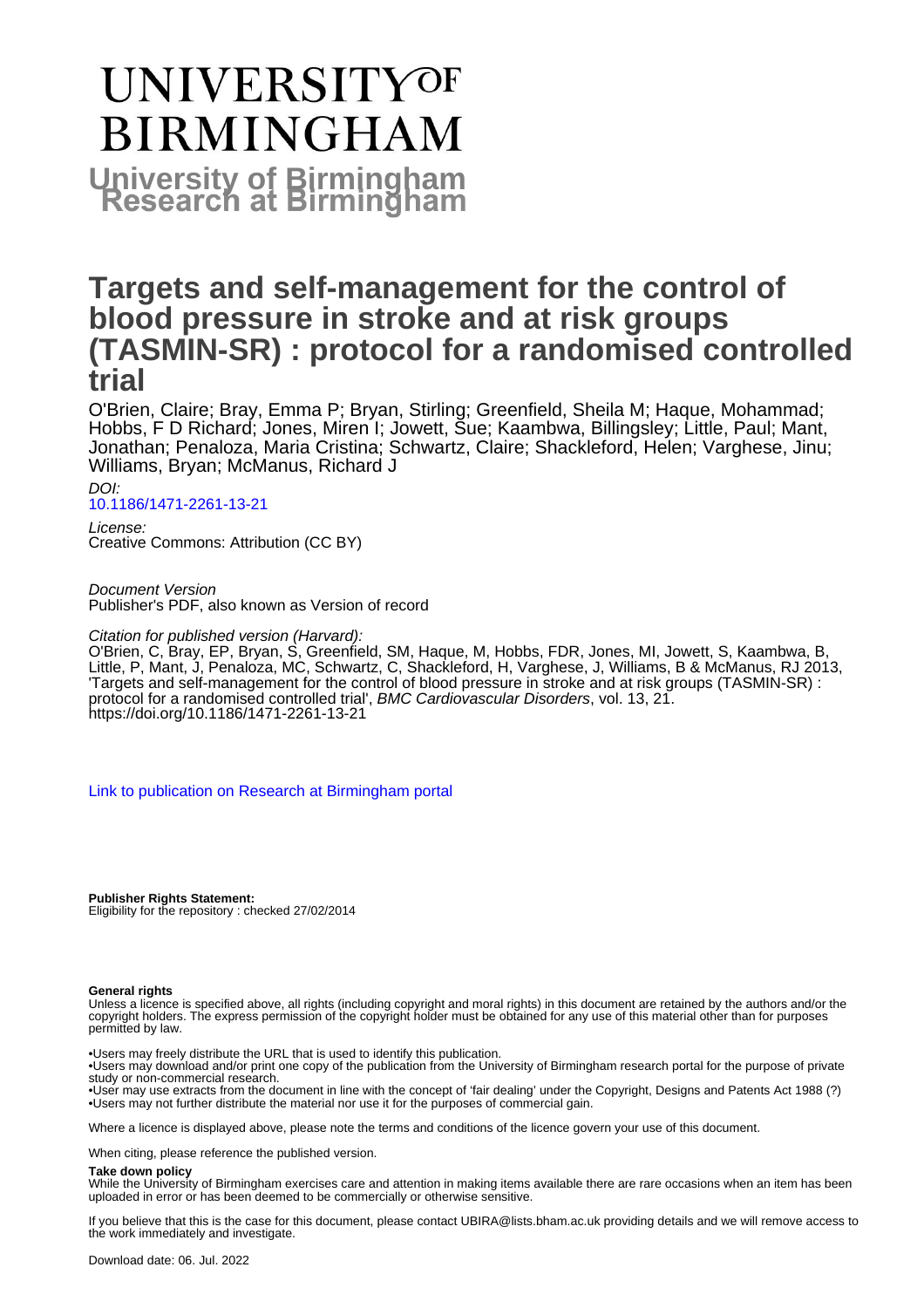### **STUDY PROTOCOL CONSUMING THE STUDY PROTOCOL**



## Targets and self-management for the control of blood pressure in stroke and at risk groups (TASMIN-SR): protocol for a randomised controlled trial

Claire O'Brien<sup>1</sup>, Emma P Bray<sup>1</sup>, Stirling Bryan<sup>2</sup>, Sheila M Greenfield<sup>1</sup>, M Sayeed Haque<sup>1</sup>, FD Richard Hobbs<sup>3</sup> , Miren I Jones<sup>1</sup>, Sue Jowett<sup>4</sup>, Billingsley Kaambwa<sup>4</sup>, Paul Little<sup>5</sup>, Jonathan Mant<sup>6</sup>, Cristina Penaloza<sup>4</sup> , Claire Schwartz<sup>1</sup>, Helen Shackleford<sup>1</sup>, Jinu Varghese<sup>1</sup>, Bryan Williams<sup>7</sup> and Richard J McManus<sup>3\*</sup>

#### Abstract

**Background:** Self-monitoring of hypertension with self-titration of antihypertensives (self-management) results in lower systolic blood pressure for at least one year. However, few people in high risk groups have been evaluated to date and previous work suggests a smaller effect size in these groups. This trial therefore aims to assess the added value of self-management in high risk groups over and above usual care.

Methods/Design: The targets and self-management for the control of blood pressure in stroke and at risk groups (TASMIN-SR) trial will be a pragmatic primary care based, unblinded, randomised controlled trial of selfmanagement of blood pressure (BP) compared to usual care. Eligible patients will have a history of stroke, coronary heart disease, diabetes or chronic kidney disease and will be recruited from primary care. Participants will be individually randomised to either usual care or self-management. The primary outcome of the trial will be difference in office SBP between intervention and control groups at 12 months adjusted for baseline SBP and covariates. 540 patients will be sufficient to detect a difference in SBP between self-management and usual care of 5 mmHg with 90% power. Secondary outcomes will include self-efficacy, lifestyle behaviours, health-related quality of life and adverse events. An economic analysis will consider both within trial costs and a model extrapolating the results thereafter. A qualitative analysis will gain insights into patients' views, experiences and decision making processes.

**Discussion:** The results of the trial will be directly applicable to primary care in the UK. If successful, selfmanagement of blood pressure in people with stroke and other high risk conditions would be applicable to many hundreds of thousands of individuals in the UK and beyond.

Trial Registration: [ISRCTN87171227](http://www.controlled-trials.com/ISRCTN87171227)

Keywords: Hypertension, Self-management, Stroke, Diabetes, Coronary heart disease, Chronic kidney disease, Primary care

\* Correspondence: [richard.mcmanus@phc.ox.ac.uk](mailto:richard.mcmanus@phc.ox.ac.uk) <sup>3</sup>

<sup>3</sup>Primary Care Health Sciences, NIHR School for Primary Care Research,

University of Oxford, Radcliffe Observatory Quarter, Woodstock Road, Oxford, OX2 6GG, UK

Full list of author information is available at the end of the article



© 2013 O'Brien et al.; licensee BioMed Central Ltd. This is an Open Access article distributed under the terms of the Creative Commons Attribution License [\(http://creativecommons.org/licenses/by/2.0\)](http://creativecommons.org/licenses/by/2.0), which permits unrestricted use, distribution, and reproduction in any medium, provided the original work is properly cited.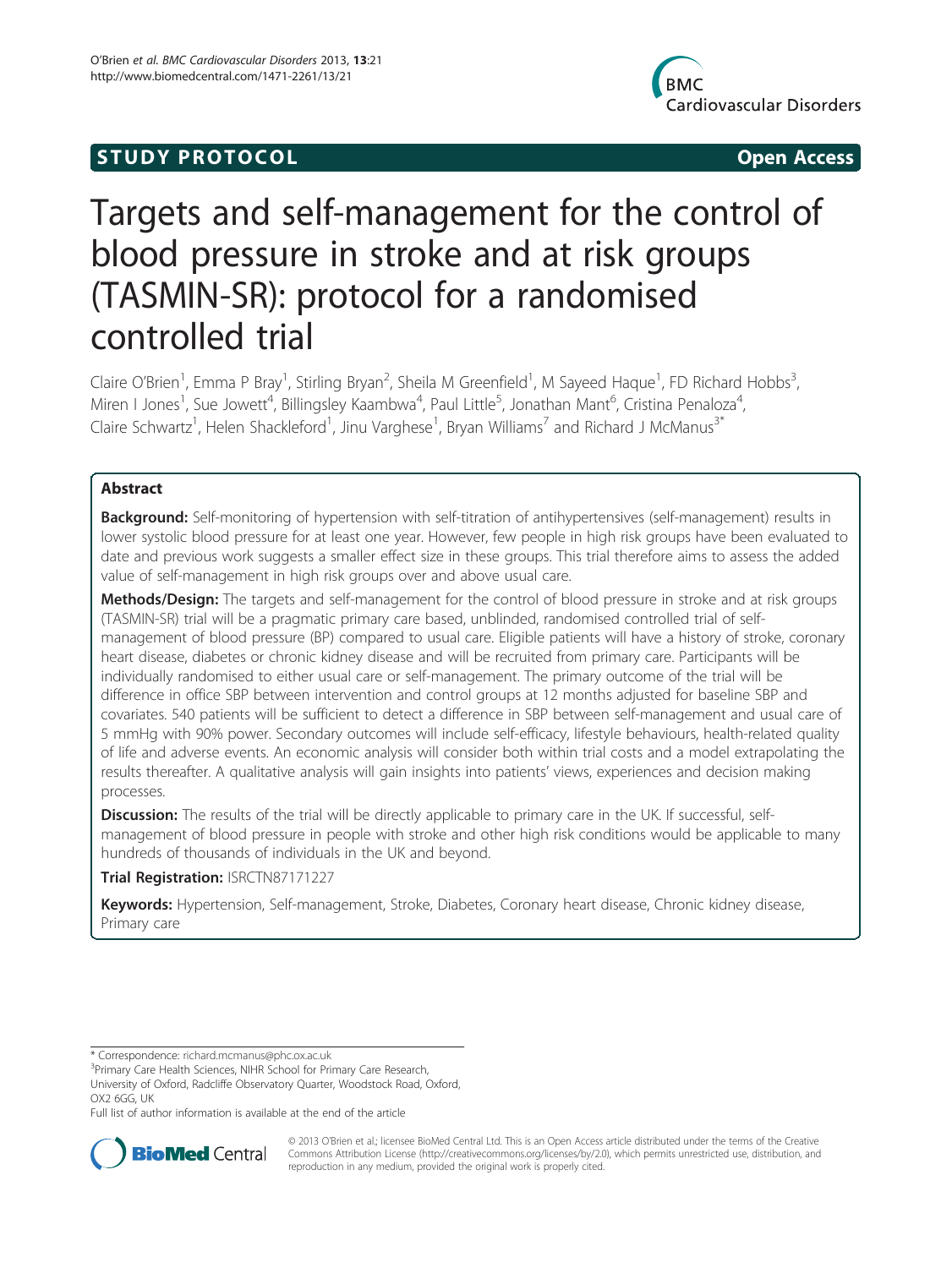#### Background

The potential benefit from optimal blood pressure (BP) lowering in patients at high cardiovascular risk following stroke or TIA, coronary heart disease or with diabetes or CKD is large. The PROGRESS trial demonstrated that blood pressure lowering is beneficial in reducing risk of stroke amongst both hypertensive and non-hypertensive individuals with a history of stroke or TIA [\[1,2](#page-7-0)]. For people with coronary heart disease, blood pressure lowering has the same risk reduction as in those without coronary heart disease however the higher absolute risk in CHD means that for a given blood pressure reduction the absolute benefits are greater [[3\]](#page-7-0). The Hypertension Optimal Treatment trial showed no difference in outcome for diastolic blood pressure targets below 90mmHg, apart from in people with diabetes for whom the 80mmHg target group did better. The blood pressure trialists collaborative have shown similar relative risk reductions from blood pressure lowering in diabetes compared to other groups, again with higher absolute risk reductions. In subgroup analyses of the HOPE study, people with chronic kidney disease (CKD) received equivalent benefit from ramipril as those without kidney disease [\[4\]](#page-7-0).

Guidelines for the various at risk groups vary in terms of recommendations for blood pressure lowering. The National Clinical Guideline for stroke [\[5](#page-7-0)] and the British Hypertension Society (BHS) [\[6](#page-7-0)] recommend that unless there is bilateral carotid artery stenosis, the target blood pressure for secondary prevention of stroke and TIA should be 130/80mmHg. NICE guidelines for diabetes, suggest a lower blood pressure target than recommended for essential hypertension of 140/80mmHg (130/75mmHg in cases of proteinuria). For coronary heart disease, standard blood pressure targets are recommended  $( \leq 140/90)$ mmHg), and for chronic kidney disease NICE also recommend a target of 140/90 mmHg, unless there is accompanying diabetes or proteinuria (ACR > 70 mg/mmol) in which case the target drops to 130/80 mmHg. The BHS guidelines however, suggest a target of <130/80 mmHg for stroke/ TIA, diabetes, CKD3 (without proteinuria), CHD and MI allowing uniformity across the range of high risk groups [[6](#page-7-0)].

Data from national and international surveys suggest that blood pressure control is sub-optimal [\[7\]](#page-7-0). Novel interventions are therefore needed to improve this and as most blood pressure management is undertaken in primary care, where hypertension is the commonest long term condition seen by GPs, it is appropriate that interventions are delivered in this setting. The TASMINH2 trial [[8,9\]](#page-7-0) found that self-management of hypertension resulted in significantly lower (5.4mmHg) systolic blood pressure after one year compared to usual care. However, the study included few people in high risk groups such as diabetes or CKD, in whom the effect size appeared to be smaller and included telemetry which is not available in daily practice in the NHS.

Self-management can encompass a wide range of behaviours in addition to medication titration and monitoring of symptoms, such as an individual's ability to manage physical, psychosocial and lifestyle behaviours related to chronic illness [[10](#page-8-0)]. Self-efficacy, which is a person's confidence to be able to carry out behaviours to achieve a desired goal, has been found to be the strongest predictor of a person's ability to change risky health behaviours by taking action, and an important characteristic for successful self-management [[11\]](#page-8-0). It is unclear what the relationship is between self-monitoring of blood pressure, self-efficacy and health behaviour modification; it is possible that the self-monitoring aspect provides feedback to the individual about their blood pressure of which they would otherwise be unaware. This in turn may promote self-management of health behaviours in those with higher levels of self-efficacy. These behavioural aspects require further study.

Therefore, the aim of this trial is to determine whether the benefits from blood pressure lowering observed in the TASMINH2 trial will also be observed in a population of people at high cardiovascular risk without using telemetry and to assess further the mechanism behind any change in blood pressure observed. The TASMIN-SR trial sets out to investigate whether self-management is effective and cost effective in people with stroke and other high risk conditions.

#### Methods/Design

#### Study aims, research questions, and outcomes

The primary aim of TASMIN-SR is to compare selfmanagement with usual care in the control of hypertension in patients with stroke and other at-risk conditions.

The trial has four main research questions:

- 1. Does self-management of blood pressure result in better control of blood pressure in people with stroke and other at-risk conditions compared to usual care?
- 2. Is self-management of blood pressure in people with stroke and other at-risk conditions achievable in routine practice and is it acceptable to patients?
- 3. What is the relationship between self-management of blood pressure, self-efficacy, lifestyle behaviours, patients' attitude to health and health care and use of other self-care strategies in people with stroke and other at-risk conditions?
- 4. Is self-management of blood pressure in people with stroke and other at-risk conditions cost effective?

The primary outcome of the trial will be the difference in office systolic blood pressure (mmHg) at 12-month follow-up between intervention and control adjusted for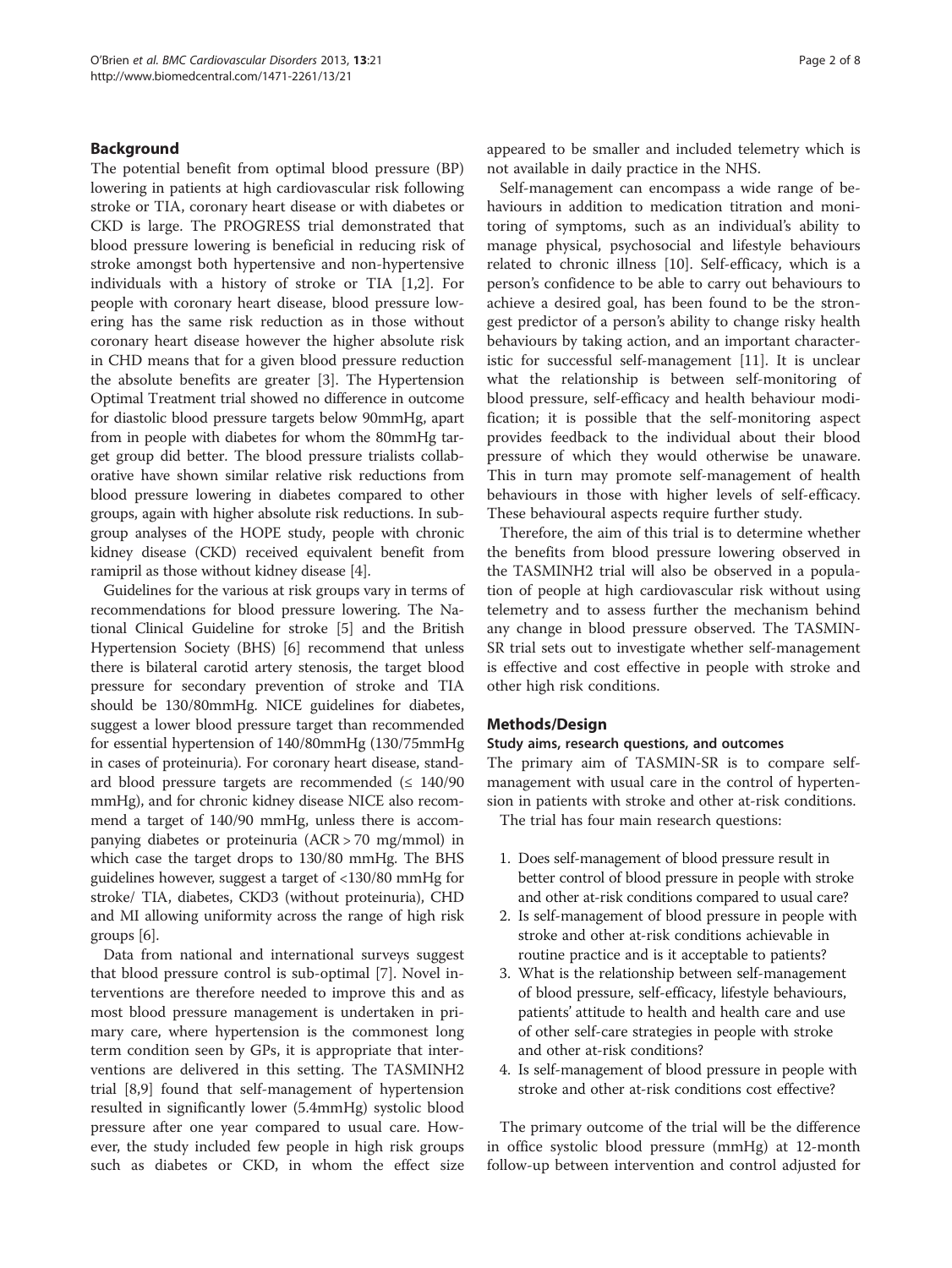baseline blood pressure and co-variates. Secondary outcomes (also adjusted for baseline and co-variates) will include:

- Difference in office SBP at 6-month follow-up between intervention and control
- Difference in office DBP at 6 and 12-month followup between intervention and control
- Percentage time in target BP range
- Difference in pulse rate
- Difference in self-management self-efficacy
- Difference in lifestyle behaviours
- Difference in health-related quality of life
- Difference in BP measurement preference
- Difference in anxiety
- Difference in attitudes to health and healthcare
- Difference in use of other self-management strategies
- Reasons for non-participation
- Adverse events (including cardiovascular events and death)
- In addition there will be a qualitative analysis and health economic modelling.

#### Study design and setting

TASMIN-SR is a pragmatic, primary care based, unblinded, randomised controlled trial (with embedded economic and qualitative analyses) of self-management of BP consisting of self-monitoring with self-titration of anti-hypertensive medication in people with stroke and other at-risk conditions.

#### Ethical considerations

Ethical approval has been obtained from North West – Greater Manchester East ethics committee (reference: 10/ H1013/60). Site specific R&D approval will be obtained from the relevant Primary Care Trusts.

#### Trial interventions

Usual care will consist of the participant seeing their General Practitioner (GP) and/or nurse for routine BP measurement and/or adjustment of medication at the discretion of the health professional.

Self-management will consist of self-monitoring of BP with self-titration of medication following a predetermined 3-step plan, dependant on the self-monitored BP readings.

#### Blood pressure self-monitoring

Participants will be trained to self-monitor BP using an automated sphygmomanometer. Patients will self-monitor BP for the first week of each month of the study, and will take measurements in the morning. Two seated BP readings will be taken, with a five-minute rest period between them. The second of these readings will be used to

determine if medication requires altering. Participants will be provided with a guideline that contains simple colour coded instructions. Very high or very low readings that persist when a third reading is taken five minutes after the second reading will require the participant to contact their practice for advice and potentially will need checking. Four or more above target readings in two consecutive weeks of measurement will require a change in medication. Readings within target range will simply require further monitoring the following month.

#### Target blood pressure

Blood pressure targets will be based on The British Hypertension Society guidelines [[6\]](#page-7-0) and Joint British Societies Guidelines [[12\]](#page-8-0) that suggest that the BP for patients with stroke/TIA, diabetes (in the absence of proteinuria), CKD, CHD, and MI should be <130/80 mmHg. The BHS suggest that for home monitoring this target should be adjusted by 10/5 mmHg, resulting in a target of <120/75 mmHg [\[6](#page-7-0)].

#### Communication of home readings

Participants will complete a simple form each month to record their daily BP readings and colour coding. These forms will be used to determine any action that is required at the end of the measurement week, including whether a medication change is required. The form will be printed on three-part non-carbon copy paper to allow one copy to be kept by the patient, one returned to the research team, and one posted to the GP should a medication change be required. Reply paid envelopes will be provided for this purpose. At follow-up, data from participants' BP machines will be uploaded onto a database so that the research team has an electronic copy.

#### Self-titration of medication

Each intervention patient will be given an individually tailored three-step management plan through which to adjust medication according to measured BP. Each step will represent a single medication change (additional medication or increased dose) that will be made following two consecutive months of raised readings. Medication choice will remain at the discretion of the GP who will be provided with an algorithm summarising the national clinical guidelines for advice on hypertension. If patients use all three steps of their management plan they will return to their GP and an additional two-step plan will be devised. This will not be until at least eight months into the trial, assuming no very high or very low readings, so a threestep plan should be sufficient. Any additional monitoring (for instance blood tests or urinalysis) will be the responsibility, and at the discretion, of the GP.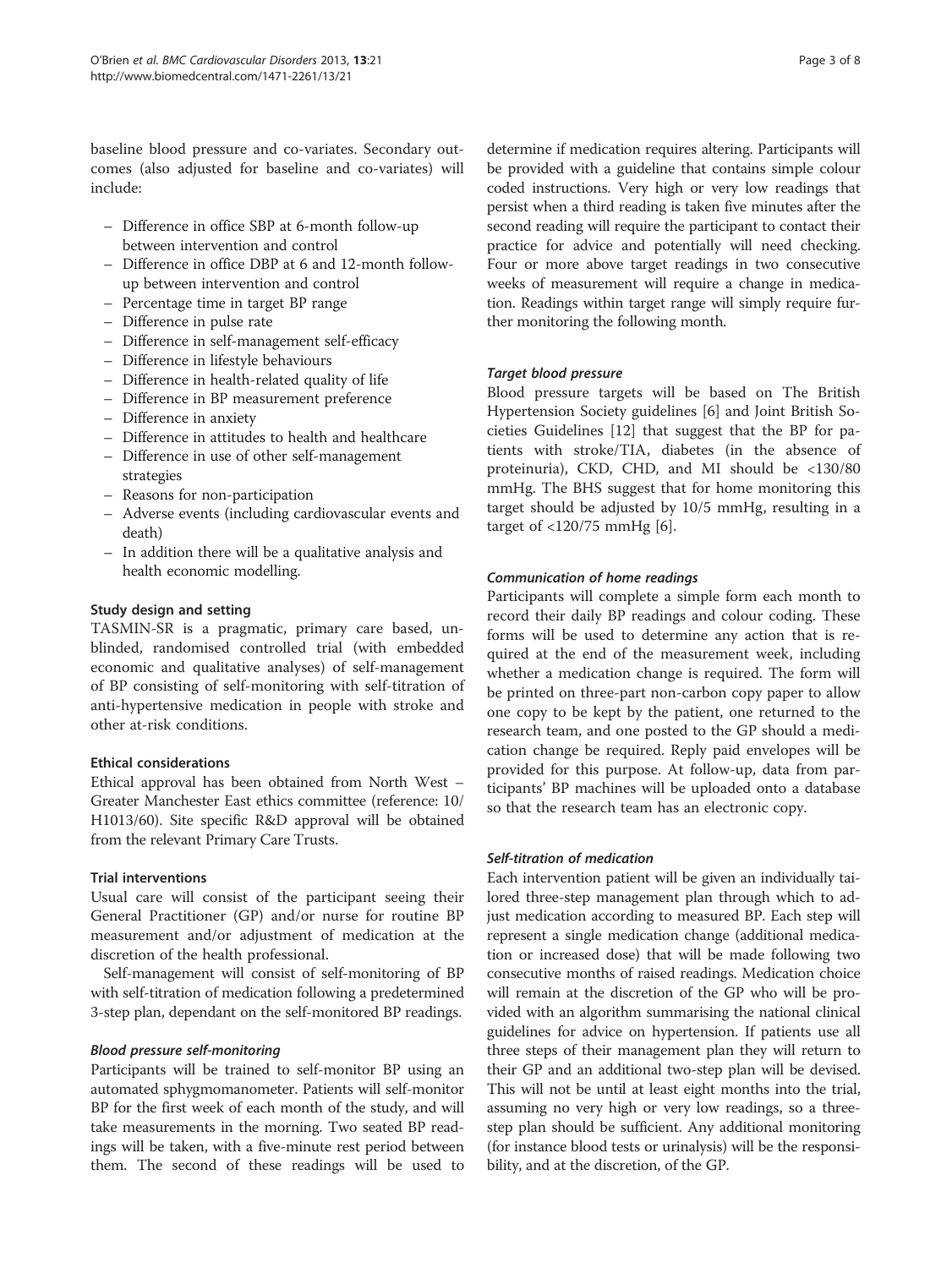#### Non-participation

Included with the letter of invitation to take part in the trial, will be a form for people to voluntarily return should they wish to decline the invitation. This will ask for basic demographic details as well as their reasons for wishing to decline.

#### Study population

The study population will comprise people with stroke/ TIA, diabetes, CKD3, CABG, MI or angina, with poorly controlled hypertension managed in primary care. Eligibility criteria will be age above 35, have had a diagnosis of stroke/TIA, diabetes, CKD3, MI, angina, or CABG, and clinic blood pressure greater than 130/80. Exclusion criteria will be inability to self-monitor (such as dementia or score of >10 on the short orientation memory concentration test), postural hypotension (systolic BP drop > 20 mmHg), prescribed more than three antihypertensive medications, taking part in a current BP study or previously having taken part in TASMINH2 [[8\]](#page-7-0), terminal disease, pregnant, BP not managed by GP, and acute cardiovascular event in the previous three months.

Eligible patients will be identified from general practices via the UK Primary Care Research Network. Trained practice nurses will identify potentially eligible patients by searching practice-based registers for patients having a Read Code of stroke/TIA, diabetes, CKD3, Angina, CABG, or MI and whose last systolic BP measurement was greater than 145 mmHg (BP readings are often lower when measured by research teams, so a higher BP at invitation increases the likelihood of BP readings falling within the suitable range [[13\]](#page-8-0).) GPs will be asked to check the generated lists and remove patients who have a terminal illness, are pregnant, or who are thought to be unsuitable for the study.

Participants who withdraw will not be replaced, but asked if they are prepared to continue to attend followup clinics.

#### Randomisation

Patients will be randomised to either usual care or selfmanagement using an internet based system with telephone backup. Minimisation will be used to take into account practice, gender, age, high risk group (CVD, diabetes, CKD3, CHD) and baseline BP.

#### Study clinics and flow through study

At baseline, all patients will attend a clinic at which the study will be explained, informed consent gained, height, weight, and BP measurements taken, and questionnaires regarding demographics, past medical history, BP measurement method preference, use of self-management strategies, attitudes to health and healthcare completed,

#### Table 1 Data collection throughout the trial

#### Baseline only:

- 1 Demographic questions: including age, race, marital status, occupation, and education
- 2 Duration of hypertension
- 3 Past medical history
- 4 Contraindications to anti-hypertensives
- 5 Short orientation memory test [\[15\]](#page-8-0)
- 6 Height
- 7 Joint pain questionnaire [\[16\]](#page-8-0)

Baseline and follow-up:

- 1 New medical history (in last 6/12 months)
- 2 Blood pressure (sitting plus standing at baseline)
- 3 Current anti-hypertensive medications
- 4 Weight
- 5 Symptom section of the IPQ [\[17\]](#page-8-0)
- 6 Partners in health scale [[18\]](#page-8-0)
- 7 Short-form of the State-Trait Anxiety Inventory [\[19](#page-8-0)]
- 8 EQ-5D [\[20\]](#page-8-0)
- 9 Use of complementary and alternative medicine and self-tests [\[21\]](#page-8-0)
- 10 BP measurement preference
- 11 Attitudes to health and healthcare [\[22\]](#page-8-0)

Lifestyle diaries

- 1 Simple lifestyle indicator questionnaire (SLIQ) [\[23\]](#page-8-0)
- 2 The dietary quality score [\[24](#page-8-0)]
- 3 Self-efficacy (adapted diabetes self-efficacy scale) [[25\]](#page-8-0)

and baseline economic data collected (Table 1). Measurement of blood pressure will use a validated automated electronic sphygmomanometer (BP TRU BPM 200; BP TRU Medical Devices; Coquitlam, BC, Canada) [\[14](#page-8-0)]. After five minutes of rest, six seated blood pressure readings will be taken at 1-minute intervals, of which the mean of the  $2<sup>nd</sup>$  and  $3<sup>rd</sup>$  reading will comprise the primary outcome. Patients will then be randomised to either usual care or self-management. All patients will be given a diary to assess daily lifestyle behaviours and self-management selfefficacy which they will be asked to complete everyday for one week starting the first Monday of the month after their baseline appointment. Patients randomised to usual care will be asked to book an appointment for a routine blood pressure check and medication review with the study GP. Patients randomised to self-management will be asked to make an appointment with the research team for a training session on how to monitor their BP. Participants will be asked to practice at home for a week before returning for a second training session covering the selftitration aspect of the intervention. If necessary, a third training session will be offered for additional support. Following successful completion of the training, patients will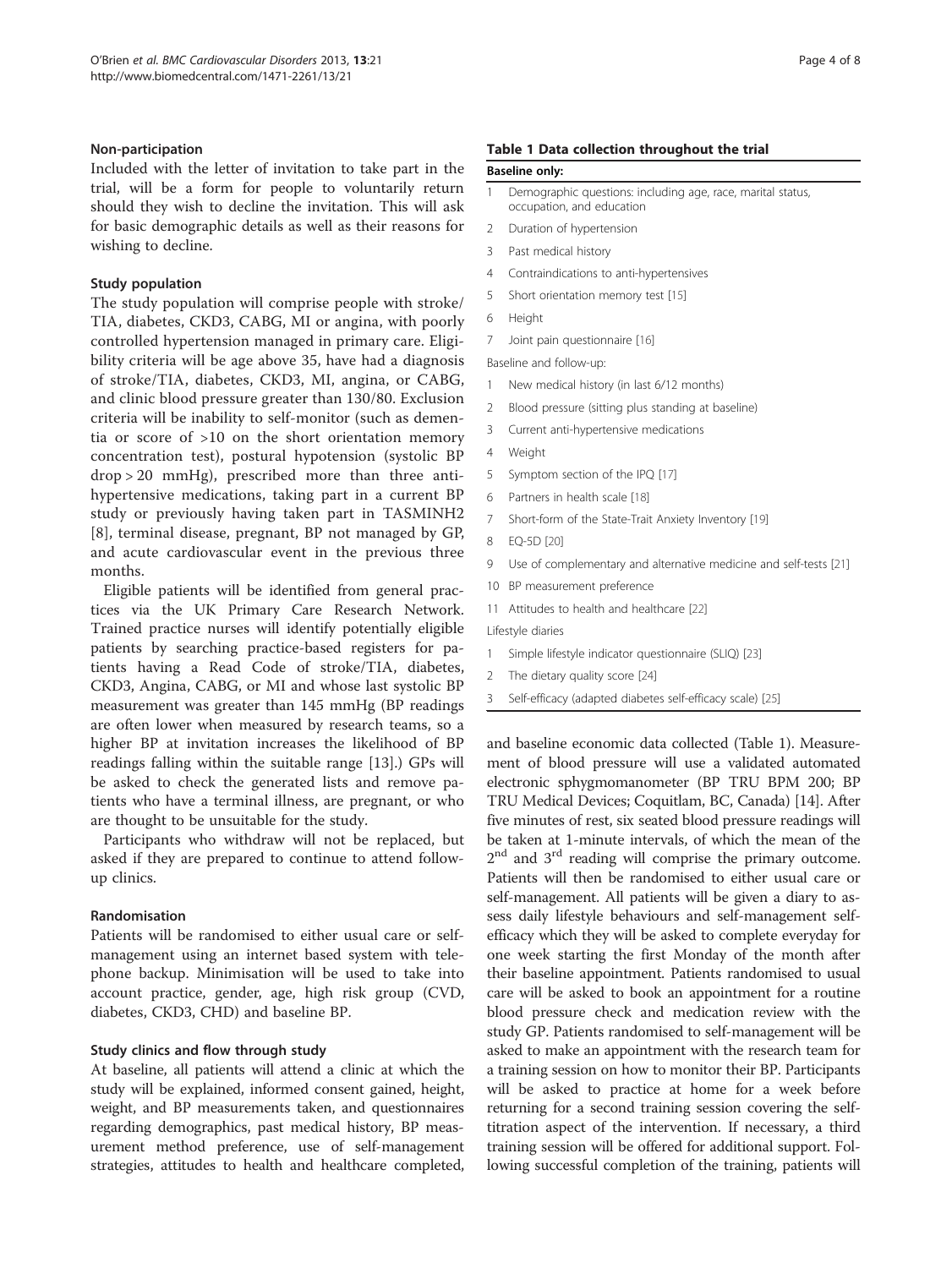

be asked to make an appointment with the study GP at their practice for a routine BP check and to devise a three step titration plan for any potential medication changes. Patients who are unable to complete all aspects of the training will be given the option to self-monitor without self-titration of medications.

Patients will be asked to attend two follow-up clinics at 6- and 12-months post-randomisation. Each clinic will be timetabled for no more than one hour, during which patients will have their BP and weight measured by the research team and will be asked to complete a questionnaire

similar to the one completed at baseline. At the 12 month follow up, participants will also be given a blank postcard and asked to write a few sentences about their experience of the trial. Additionally, the research team will check that patients in the intervention arm are using the blood pressure monitors correctly. Flow through the trial is summarised in Figure 1.

#### Sample size considerations

A sample size of 243 people per group is required for 90% power assuming a standard deviation of 17 mmHg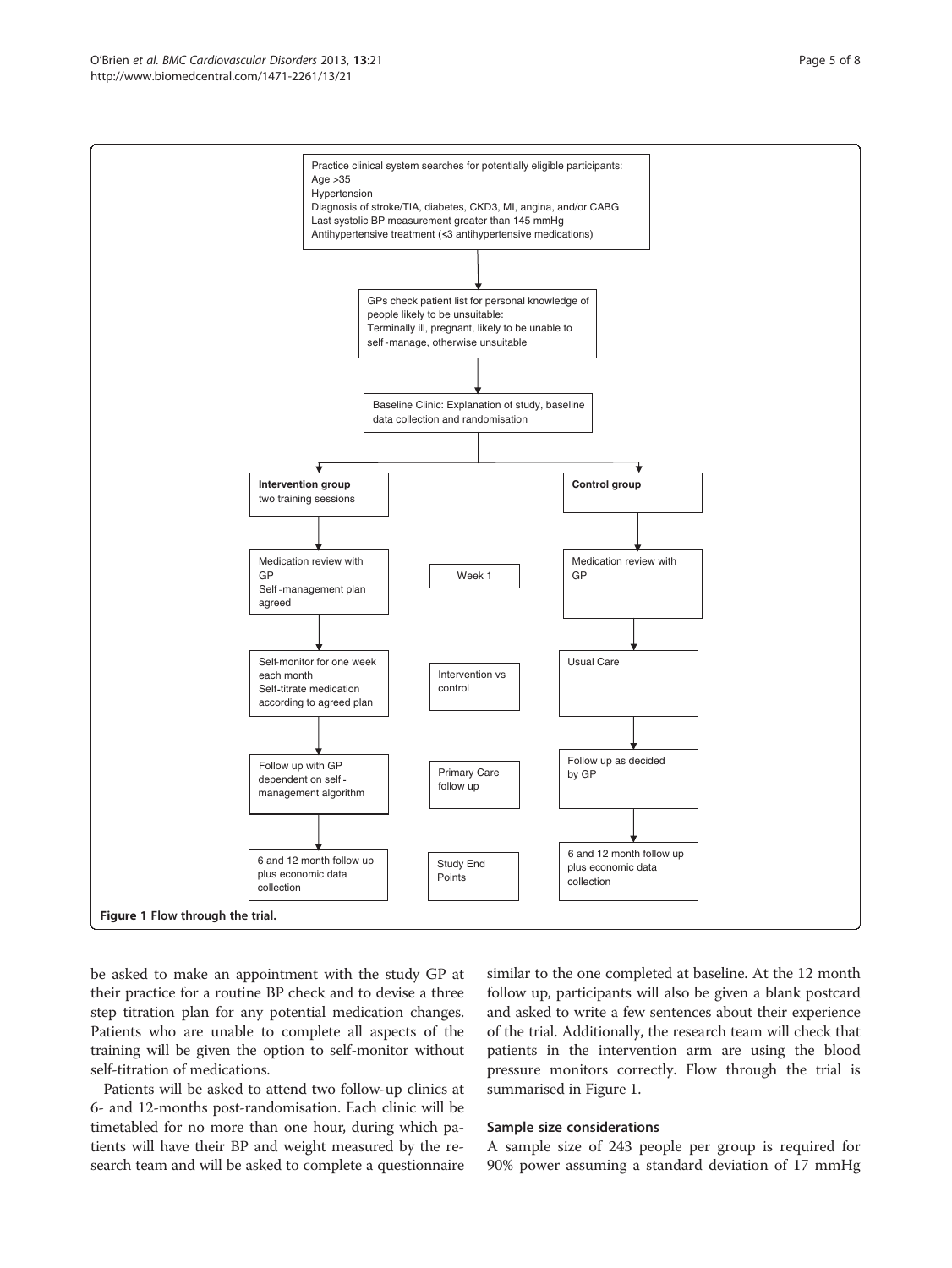and a difference of at least 5 mmHg between intervention and control groups. This represents a clinically significant decrease in BP and is in line with the reduction observed in TASMINH2 and would result in around 20% reduction in stroke risk and 10% coronary heart disease risk. Based on the follow-up in TASMINH and TASMINH2 self-monitoring trials, a 10% drop out rate during follow-up is assumed, meaning a sample of 270 per group will need to be randomised, a total of 540 patients altogether. Should the drop-out rate be higher than TASMINH2, for instance 20%, the study would have more than 85% power.

#### Recruitment

Patients will be recruited over an eight month period. Based on practice-based pilot searches, it is estimated that in a practice with an average size of 6000 patients, 2.5% will be eligible for invitation. Previous experience from the TASMINH2 trial suggests that approximately 30% of invited patients will attend baseline clinics, and of these 50% will be eligible [[8\]](#page-7-0). A minimum of 25 practices will be needed in order to recruit the required number of participants (approximately 22 patients per practice being randomised) but many more will be available if necessary.

#### Statistical analysis

The primary analysis will include all available participants, i.e. all of those with complete data from follow-up, and will be performed at the end of the trial after all data has been collected. A mixed model analysis will be used to examine differences between intervention and control systolic BP at twelve months, adjusting for practice (as a random effect), baseline BP, gender, and high risk group. Planned sub group analyses will be of older vs younger (65 as threshold), males vs females, better controlled at baseline vs worse controlled at baseline (threshold 145 systolic), the different risk groups and deprivation. Sensitivity analyses will examine the potential effect of missing data. These will include multiple imputation, replacement of missing data by the most recent previous data or by the mean of the series. Any deviation from the original statistical plan will be described in the final report and publications.

#### Economic analysis

The economic analysis will be in two parts. The first part is a cost-effectiveness analysis conducted alongside the randomised clinical trial (trial-based analysis). An economic evaluation will compare the strategy of selfmanagement of blood pressure in at-risk patients to the strategy of usual care. Primary outcome will be expressed in terms of the cost per additional 1 mm Hg reduction in office SBP from baseline to 12 months. Use of utility-

based outcomes (EQ-5D) will allow a secondary outcome to be the cost per quality-adjusted life year (QALY) gained over the same 12 months period. The results for both outcomes will be expressed in terms of incremental costeffectiveness ratios (ICERs). NHS resource use will include hospital and GP consultations, medications, referrals, equipment and training. Intervention costs, including equipment and training, will be collected by the research team. All other resource use data will be collected from practice computer systems by the research team at follow up visits. Cost data will be derived from sources such as the British National Formulary (BNF), the National Schedule for Reference Costs and the Unit Costs of Health and Social Care (PSSRU) [\[26\]](#page-8-0).

The second part will be a model-based cost-effectiveness analysis, building on the trial-based analysis and using published data on long-term outcomes and costs. The model will estimate the long-term cost-effectiveness of selfmanagement of blood pressure in people with stroke and other at- risk conditions in terms of cost per QALY gained. The model type and structure will be informed by reviewing modelling studies which consider outcomes after stroke and other at-risk conditions. Experts within the team will advise on the final structure of the model. Costs to be included in the model will be for self-management (from the trial based analysis), hospital stays, readmissions and long-term care for stroke and other cardiovascular outcomes related to level of disability and discharge destination. Resource use will be determined from the trial and estimates from the literature. Unit costs will be collected from published sources (National Schedule for Reference Costs and the PSSRU) [[26](#page-8-0)]. Outcomes will be in the form of survival and quality of life and will use data collected from the trial and literature on quality of life after stroke. The model will be run over remaining patient lifetime, with costs and benefits discounted at a rate of 3.5%. The analysis will be conducted from an NHS perspective. Extensive deterministic sensitivity analysis will be undertaken to assess the impact of changing the values of key parameters. For each important model parameter, we will determine a point estimate and construct a probability distribution around that estimate. Probabilistic sensitivity analyses will be conducted to deal with uncertainty in model parameters and cost-acceptability curves presented.

#### Qualitative sub study

This part of the study aims to gain insight into patients' decision making processes regarding whether to seek professional advice, whether to make a medication change, or any concerns they may have.

#### Open comments

Each month, on an open-comment section of the BP measurement record, intervention patients will be asked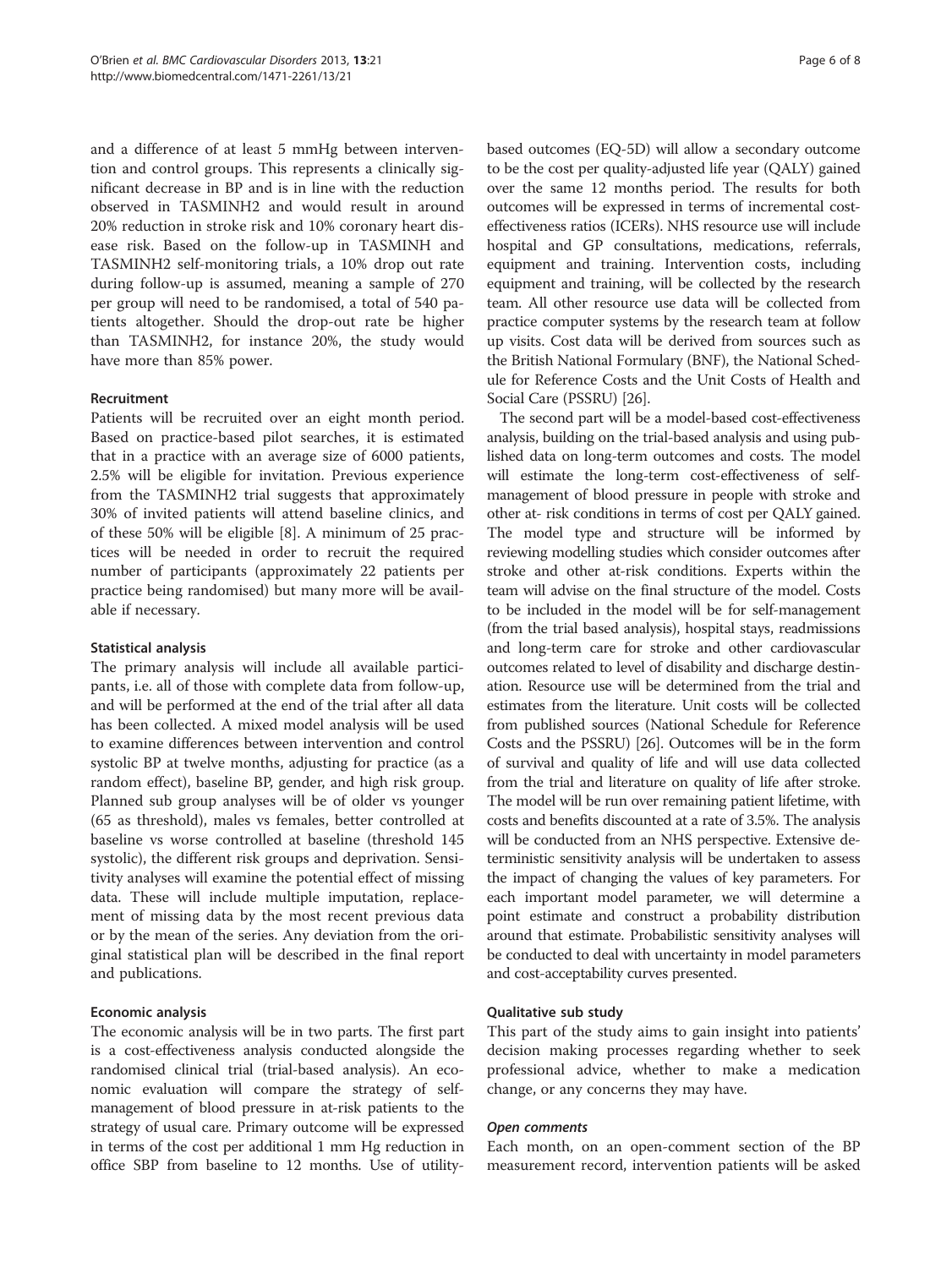<span id="page-7-0"></span>to write down their description of any action they took, whether it followed protocol or not, their decision making process, and their thoughts and feelings associated with the decision making. Similarly, the postcards participants will be given at the end of the study provide a further opportunity for open comment about the trial. This approach is useful for capturing aspects of a patient's experience of a study or an intervention which may otherwise not be documented [[27](#page-8-0)]. The open comments will be analysed by content analysis using both quantitative (e.g. number of times a word/phrase mentioned) and qualitative (e.g. examples of participants' own words to reflect emerging themes) techniques. Concepts identified will be integrated into themes providing a structure for presentation of findings.

#### **Discussion**

The results of the trial will be directly applicable to primary care in the UK. If successful, self-management of blood pressure in people with stroke and other high risk conditions would be applicable to many hundreds of thousands of individuals in the UK and beyond.

It is anticipated that the potential risks of this study are low and similar to those associated with usual care. Particular issues are potential increased anxiety when patients find excessively high or low blood pressure readings, or as a result of self-titration. The patient guideline will advise contact with the supervising physician or nurse for a blood pressure check and further management if required. Training of participants will cover repeated measurements in the case of high or low readings and a helpline will be available should participants or clinical staff require advice over and above that provided in the guideline. The study GP will have control over prescription of all medications within the study, and will make changes to prescriptions as required. Participants will be advised to attend their GPs should they experience an adverse event thought to be due to their participation in the trial.

#### Competing interests

RJM has received equipment for research purposes from Omron and Lloyds Healthcare. FDRH has received limited research support in terms of blood pressure devices from Microlife and BpTRU. All other authors declare that they have no conflicts of interest.

#### Authors' contributions

RJM conceived the study and in collaboration with JM, SB and FDRH gained the funding. The protocol was developed by the trial investigators group comprising all the authors. The first draft of this paper was written by CO with RM and subsequently edited and approved by all co-authors. All authors read and approved the final manuscript.

#### Article summary

This is the protocol for a randomised controlled trial comparing selfmanagement of blood pressure (BP) with usual care in people with previous stroke, coronary heart disease, diabetes or chronic kidney disease.

The primary research question is: does self-management of blood pressure result in better control of blood pressure in people with stroke and other atrisk conditions compared to usual care?

#### Acknowledgements

Thanks are due to Amanda Davies and Fran Palmer for administrative work on the project and to Roger Holder, Head of Statistics in Primary Care in Birmingham who was the original trial statistician before handing over to MSH.

The trial is funded by an NIHR programme grant, an NIHR national school primary care trial development grant, and by an NIHR career development fellowship awarded to Prof RJ McManus, the Chief Investigator. Service support costs are administered through the Primary Care Research Network and collaborating Comprehensive Local Research Networks. Professors Hobbs, Little and Williams are NIHR Senior Investigators.

This article presents independent research commissioned by the National Institute for Health Research (NIHR) under a Programme Grant for Applied Research (RP-PG-0606-1153). The views expressed in this publication are those of the authors and not necessarily those of the NHS, the NIHR or the Department of Health.

#### Author details

<sup>1</sup> Primary Care Clinical Sciences, NIHR School for Primary Care Research, University of Birmingham, Edgbaston, Birmingham B15 2TT, UK. <sup>2</sup>Centre for Clinical Epidemiology and Evaluation, Vancouver Coastal Health Research Institute, and School of Population and Public Health, University of British Columbia, Vancouver, BC, Canada. <sup>3</sup> Primary Care Health Sciences, NIHR School for Primary Care Research, University of Oxford, Radcliffe Observatory Quarter, Woodstock Road, Oxford, OX2 6GG, UK. <sup>4</sup>Health Economics Unit School of Health and Population Sciences, University of Birmingham, Edgbaston, Birmingham B15 2TT, UK. <sup>5</sup>School of Medicine, University of Southampton, University Road, Southampton SO17 1BJ, UK. <sup>6</sup>Primary Care Unit, Institute of Public Health, University of Cambridge, Forvie Site, Robinson Way, Cambridge, Cambridgeshire CB1 8RN, UK.<sup>7</sup> Institute of Cardiovascular Sciences, University College London, 170 Tottenham Court Road, London W1T 7HA, UK.

#### Received: 31 January 2013 Accepted: 13 March 2013 Published: 23 March 2013

#### References

- 1. Perkovic V, Ninomiya T, Arima H, Gallagher M, Jardine M, Cass A, Neal B, MacMahon S, Chalmers J: Chronic kidney disease, cardiovascular events, and the effects of perindopril-based blood pressure lowering: data from the PROGRESS study. J Am Soc Nephrol 2007, 18:2766–2772.
- 2. Ratnasabapathy Y, Lawes CM, Anderson CS: The Perindopril Protection Against Recurrent Stroke Study (PROGRESS): Clinical Implications for Older Patients with Cerebrovascular Disease. Drugs Aging 2003, 20:241–251.
- 3. Law MR, Morris JK, Wald NJ: Use of blood pressure lowering drugs in the prevention of cardiovascular disease: meta-analysis of 147 randomised trials in the context of expectations from prospective epidemiological studies. BMJ 2009, 338:b1665
- 4. Mann JF, Gerstein HC, Pogue J, Bosch J, Yusuf S: Renal insufficiency as a predictor of cardiovascular outcomes and the impact of ramipril: the HOPE randomized trial. Ann Intern Med 2001, 134:629–636.
- 5. Intercollegiate Stroke Working Party: National Clinical Guidelines for Stroke, Royal College of Physicians. 2004.
- 6. Williams B, Poulter NR, Brown MJ, Davis M, McInnes GT, Potter JF, Sever PS, McG TS: Guidelines for management of hypertension: report of the fourth working party of the British Hypertension Society, 2004-BHS IV. J Hum Hypertens 2004, 18:139–185.
- 7. Primatesta P, Poulter NR: Lipid concentrations and the use of lipid lowering drugs: evidence from a national cross sectional survey. BMJ 2000, 321:1322–1325.
- 8. McManus RJ, Mant J, Bray EP, Holder R, Jones MI, Greenfield S, Kaambwa B, Banting M, Bryan S, Little P, Williams B, Hobbs FD: Telemonitoring and selfmanagement in the control of hypertension (TASMINH2): a randomised controlled trial. Lancet 2010, 376:163–172.
- 9. McManus RJ, Bray EP, Mant J, Holder R, Greenfield S, Bryan S, Jones MI, Little P, Williams B, Hobbs FD: Protocol for a randomised controlled trial of